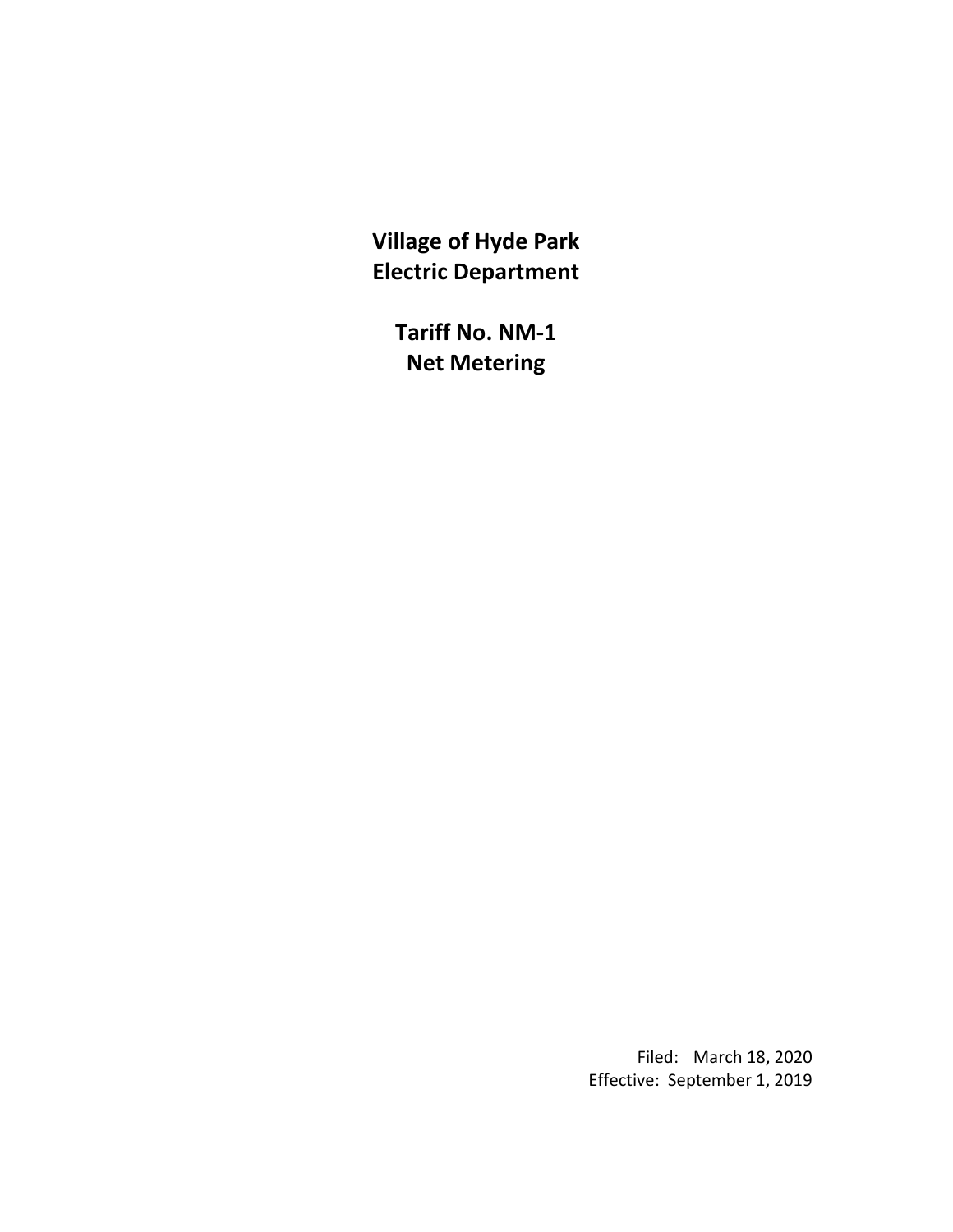| <b>Title Page</b>                                                   | Page    |
|---------------------------------------------------------------------|---------|
| <b>Table of Contents</b>                                            |         |
| <b>AVAILABILITY</b><br>1.                                           | 3       |
| 2. RULES, REGULATIONS AND STATUTES                                  | 3       |
| <b>INTERCONNECTION REQUIREMENTS</b><br>3.                           | 4       |
| <b>ENERGY EFFICIENCY AUDIT</b><br>4.                                | 4       |
| 5.<br>PRE-EXISTING SOLAR NET-METERING CREDITS                       | $4 - 5$ |
| <b>EXCESS GENERATION, BLENDED RESIDENTIAL RATE; ADJUSTORS</b><br>6. | $5 - 6$ |
| RENEWABLE ENERGY CREDIT ("REC") ADJUSTOR<br>7.                      | 6       |
| SITING ADJUSTOR<br>8.                                               | 7       |
| <b>OTHER REQUIREMENTS</b><br>9.                                     | 8       |
| 10. NON-BYPASSABLE CHARGES                                          | 8       |
| 11. INDIVIDUAL NET-METERING SYSTEMS METERING; BILLING               | 9       |
| 12. GROUP NET-METERING SYSTEM METERING; REQUIREMENTS                | 10      |
| 13. DISCONNECTION OF NET-METERED SYSTEM                             | 11      |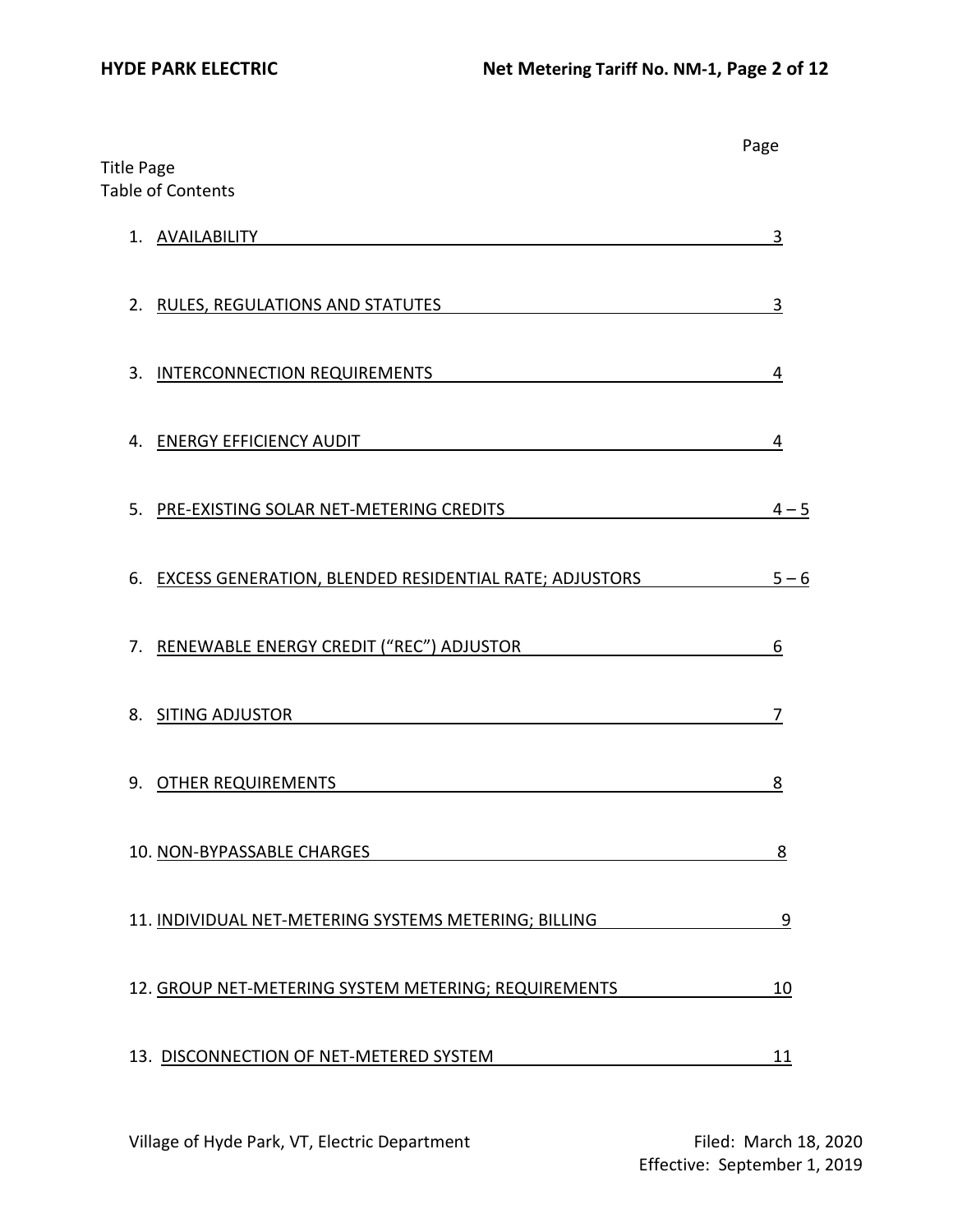# **1. AVAILABILITY**

This tariff shall apply to Hyde Park Electric ("HPE") customers who: (1) take service under another applicable HPE tariff, (2) have received approval pursuant to 30 V.S.A. §§ 8010, 219a and 248 from the Vermont Public Utility Commission ("Commission") for a net-metered system or a net-metered system as provided for in Commission Rule 5.100, and (3) employ an eligible system to generate electricity primarily for their own use and which from time to time generates electricity in excess of the customer's then current needs and is connected to deliver such excess electricity to HPE's distribution system.

# **2. RULES, REGULATIONS AND STATUTES**

HPE acknowledges the existence of Commission Rule 5.100, and the Revised Net Metering Program, as ordered by the Commission on June 8, 2017, relative to net metering, as well as various state statutes governing net-metering. Rule 5.100, the Revised Net- Metering Program and the applicable statutes, as they may be amended from time to time, are hereby incorporated into and made a part of this tariff. To the extent that the applicable statutes, Rule 5.100, the Revised Net-Metering Program, or any part thereof, may be inconsistent with this tariff, the applicable statutes, the Revised Net-Metering Program, and/or Rule 5.100 shall control in accordance with law. Customers must conform to all applicable requirements of 30 V.S.A. §§ 8010, 219a as it existed on December 31, 2016, and 248 and to Commission Orders, Rules, Regulations, or electrical safety, power quality, and interconnection requirements pertaining to self-generation of energy for net-metering. This tariff provision shall not supersede any terms and conditions of any other tariff provision under which the customer takes service from HPE, which other terms and conditions shall continue to apply.

# **Certificate of Public Good ("CPG")**

Any customer seeking to take service in accordance with this tariff shall be required to submit written registration or application for a CPG under 30 V.S.A. §§ 8010, 219a as it existed on December 31, 2016, and 248, or under revised Commission Rule 5.100, to the Commission on forms specified by the Commission, follow all procedures specified in those forms, and obtain such CPG from the Commission before connecting any eligible system to the HPE's distribution system or to any portion of the member's own electric system that is itself connected to the HPE's electric distribution system. A CPG for a net-metering system is automatically transferred when the property with the net-metering system is sold or otherwise conveyed. The new owner may commence net-metering provided that the new owner:

(1) agrees to operate and maintain the net-metering system according to the terms and conditions of the CPG and in compliance with the Commission Rule 5.100; and

Village of Hyde Park, VT, Electric Department Filed: March 18, 2020

Effective: September 1, 2019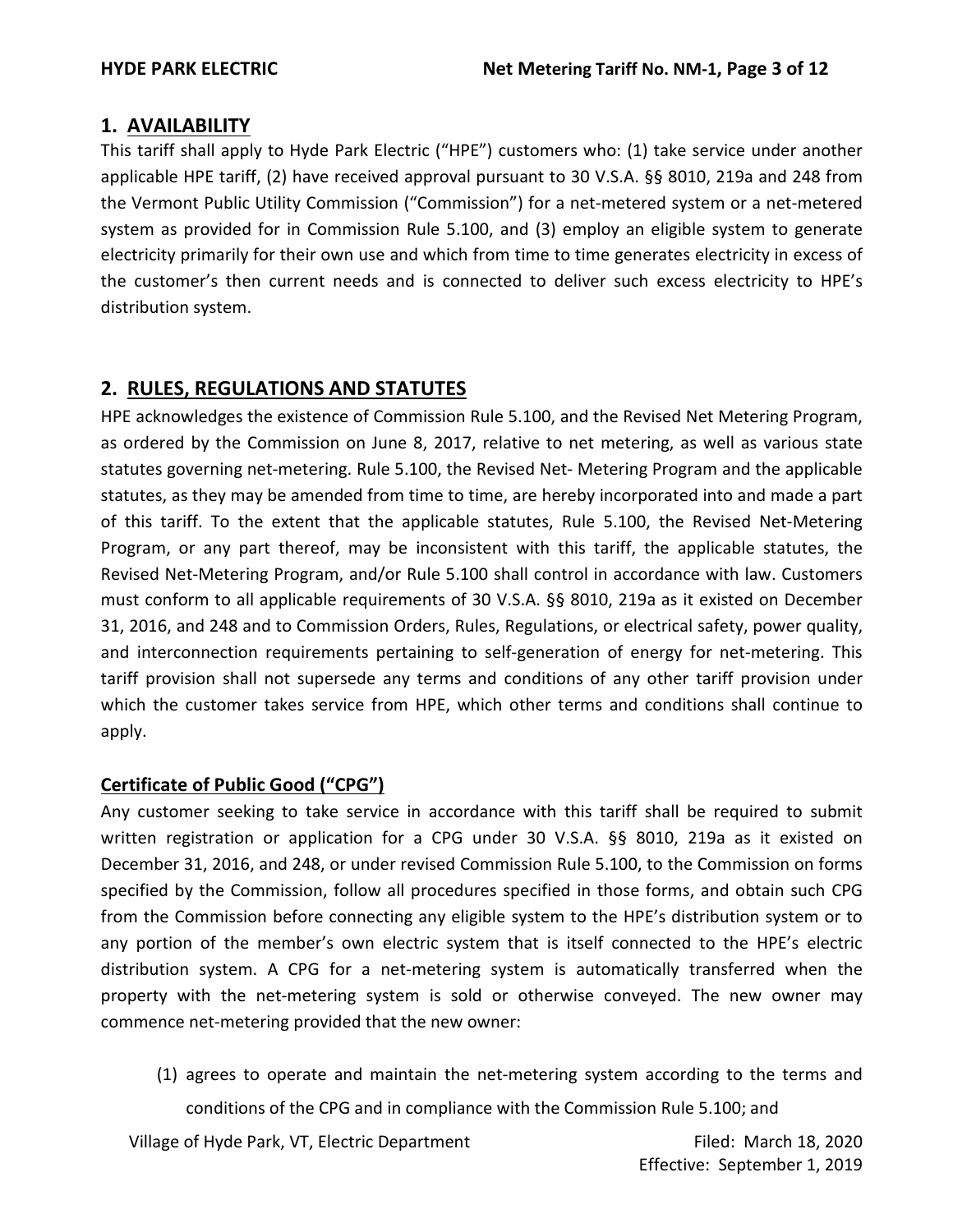(2) files a transfer form provided by the Commission with HPE and the Commission.

## **3. INTERCONNECTION REQUIREMENTS**

Commission Rule 5.500 governs the connection of all net-metering systems. Any customer seeking to take service in accordance with this tariff will bear the costs of any equipment necessary to interconnect the net-metering system to HPE's distribution grid and any distribution system upgrades necessary to ensure system stability and reliability. Charges are due prior to interconnection to cover the cost of distribution system improvements necessary to safely and reliably serve the net-metering customer.

# **4. ENERGY EFFICIENCY AUDIT**

Any residential customer seeking to take new service in accordance with this tariff, with energy consumption of 750 kWh per month that is based upon the past two year's average kWh consumption, or in the absence of such consumption data, an estimated average based on two months consumption, and/or any commercial or industrial customer on a demand rate regardless of average use shall be required to obtain an Energy Efficiency Audit prior to submitting an application to the Commission.

The Energy Efficiency Audit may be provided by Efficiency Vermont or any other vendor/contractor approved by HPE. The Energy Efficiency Audit must provide a summary of energy efficiency options, savings, and recommendations. The customer, at its discretion, shall decide to implement the recommendations or not. However, this requirement shall be waived by HPE in the event that the customer can demonstrate that the structure(s) taking service under this tariff received a 5 Star energy efficiency rating or equivalent rating or conducted an Energy Efficiency Audit accepted by HPE within the past ten (10) years.

In the event that HPE approves an audit from someone other than Efficiency Vermont or consents to a waiver of the Efficiency Audit upon satisfaction of the criteria set forth above, HPE shall provide such approval or waiver in writing. The customer shall provide such written approval, waiver, or evidence of the completed Efficiency Vermont audit in its application for a CPG prior to the installation of the net-metering system.

# **5. PRE-EXISTING SOLAR NET-METERING CREDITS**

Customers of HPE entitled to a credit under 30 V.S.A. section 219a(h)(1)(K), as the statute existed on December 31, 2016, shall receive a credit per kWh, as set forth below, in accordance with the terms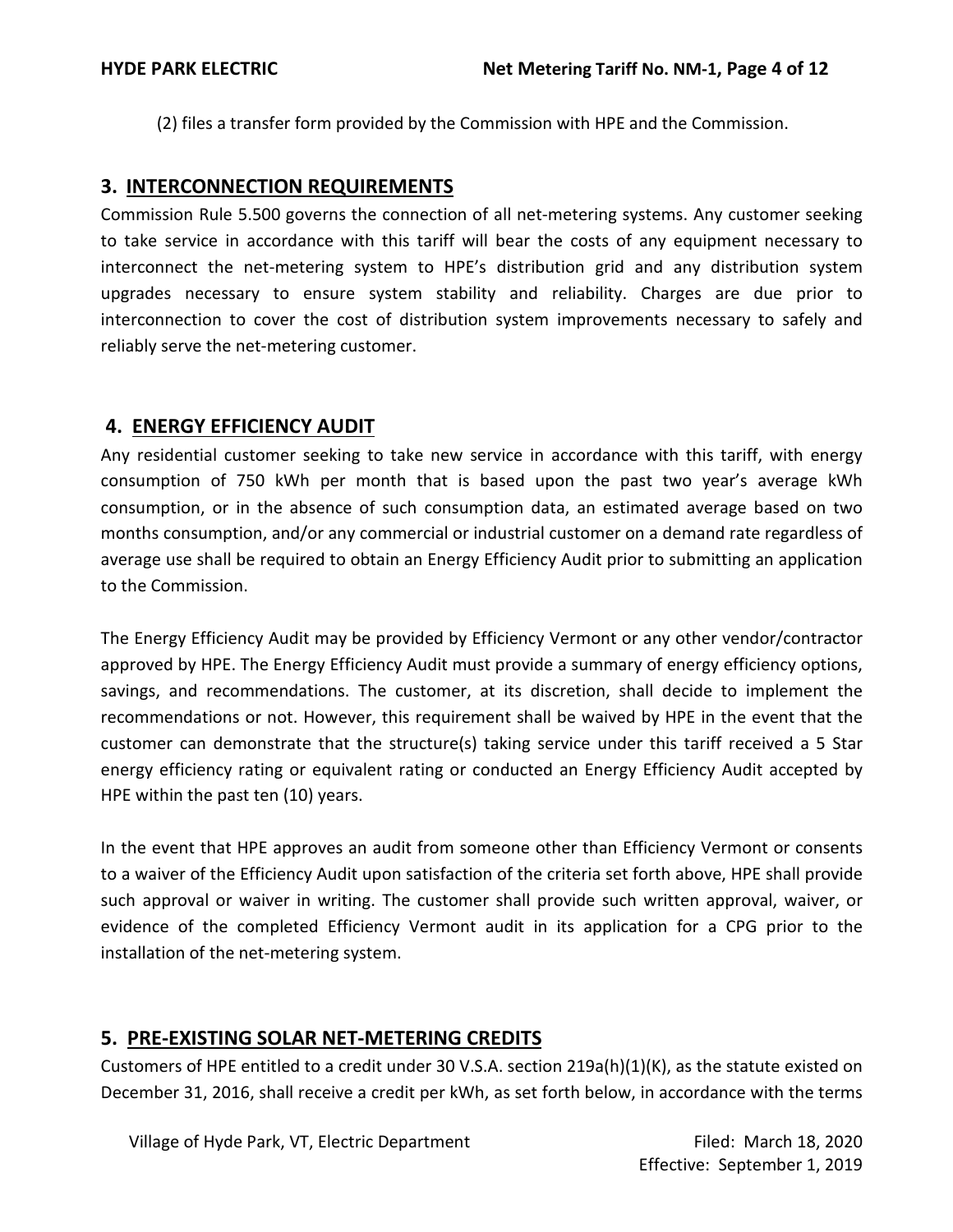of that section, and shall, except as provided in 30 V.S.A.  $\S$  219a(h)(1)(I) as it existed on December 31, 2016, own any renewable energy credits associated with the production on which the credit is calculated. An additional meter at the premises of the net metering customer may be necessary to implement this credit and the net metering customer shall bear the cost of the additional meter. Projects whose completed application was filed on or after January 1, 2017 are not eligible for the Solar Net Metering Credit.

After the initial 10-year period referenced on page 5. Solar Net-Metering Credits, the rate applied to excess generation shall be as provided in Commission Rule 5.126 or its successor. A CPG amendment will not extend the ten (10)-year period during which a pre-existing system will receive the incentive provided for in Section 219a(h)(1)(A).

#### **Solar Net-Metering Credit**

Applicable to all projects for a period of ten (10) years commencing with the project's installation date and whose completed application was filed as defined below in a. and b.:

| a. prior to January 1, 2015:                            | \$0.03275 per kWh |
|---------------------------------------------------------|-------------------|
| b. on or after January 1, 2015; before January 1, 2017: |                   |
| Projects of 15 kW or less capacity:<br>٠                | \$0.03275 per kWh |
| Projects greater than 15 kW capacity:<br>٠              | \$0.02275 per kWh |

# **6. EXCESS GENERATION, BLENDED RESIDENTIAL RATE; ADJUSTORS**

For net-metering systems whose completed application was filed on or after January 1, 2017 the blended residential rate, as provided for in section 5.127(A) of Rule 5.100 or the Revised Net-Metering Program, as ordered by the Commission on June 8, 2017, is applicable to excess generation kWh, and is set forth below:

### **The Blended Residential Rate: \$0.15417 per kWh**

The blended residential rate is the rate multiplied by excess generation kWh and applied as an additional credit on the customer's bill. The credit applies to all charges on the bill not identified as non-by-passable in this tariff. If application to such charges does not use the entire balance of the credit, the remaining balance of the credit shall appear on the customer's bill. Any accumulated monetary credits shall be used by the customer within twelve (12) months. Any credits not used by the customer within 12 months shall revert to HPE without any compensation to the individual netmetering system customer. Accumulation of credits shall not result in any financial payments to the customer.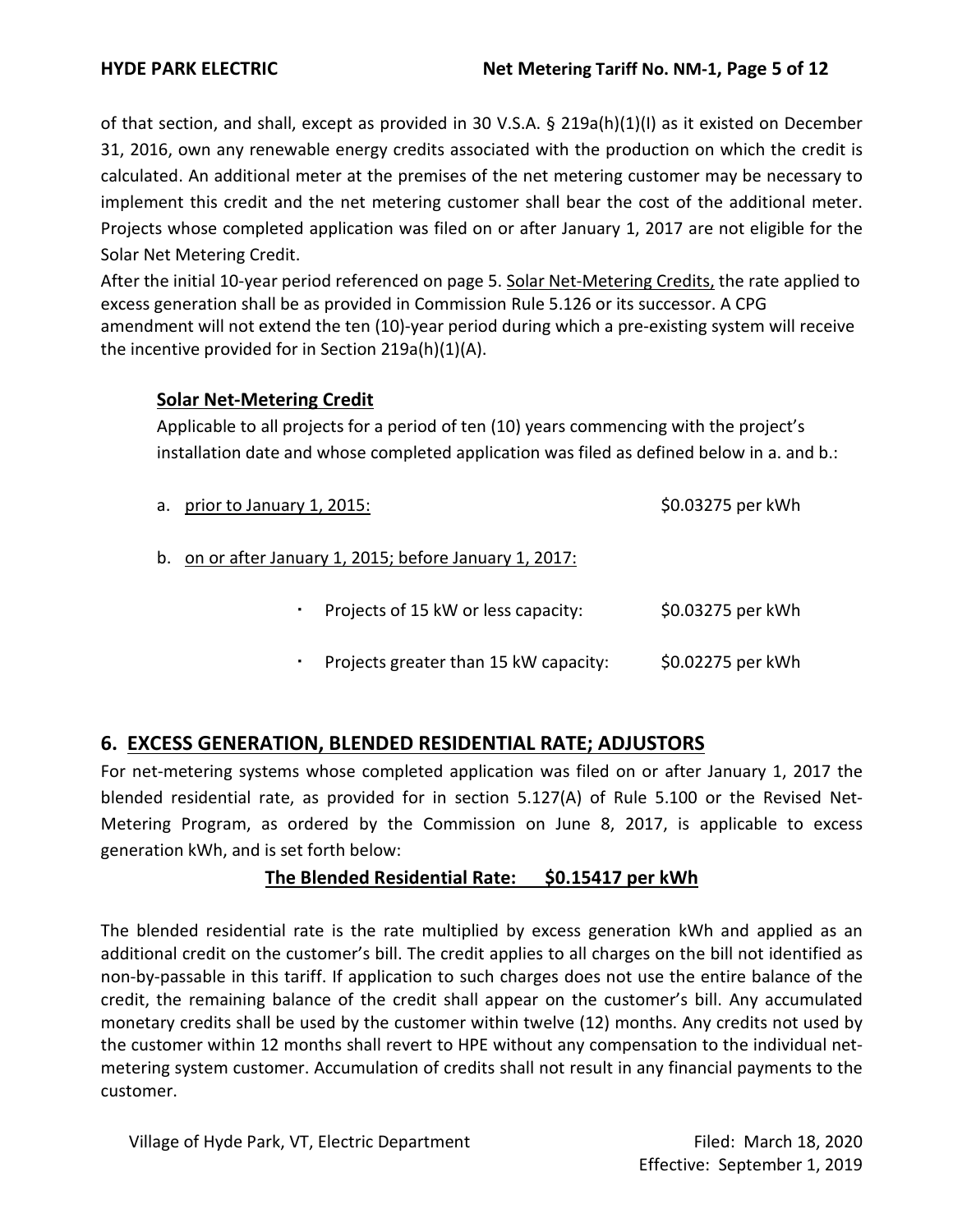For net-metering systems whose completed application was filed prior to January 1, 2017, and whose completed application was either filed at a time when net-metering was being offered by HPE pursuant to 30 V.S.A §219a(h)(1)(A) as the statute existed on December 31, 2016, or qualified under state law as a system that did not count towards the capacity limit on net-metering contained in that statute, the rate applicable to excess generation kWh during the ten (10) years following commissioning shall be:

- 1. The rate applied to excess generation kWh to calculate the monetized excess generation credit at the applicable tail block energy rate.
- 2. If such a net-metering system is interconnected directly to the electric company through a separate production meter whose primary purpose is to measure the energy generated by the system, the rate applied to all generation kWh to calculate the monetized excess generation credit shall be the applicable tail block energy rate.

At the conclusion of this ten (10)-year period, pre-existing net-metering systems will receive the blended retail rate for excess generation and will not be subject to any siting or REC adjustors.

## **7**. **RENEWABLE ENERGY CREDIT ("REC") ADJUSTOR**

For systems whose completed application was filed prior to January 1, 2017, the REC adjustor is not applicable. For systems whose completed application was filed on or after January 1, 2017, the applicable REC adjustor is set forth in its CPG, as a cents per kWh rate, at the time of issuance by the Commission. The Adjustor applies to all charges on the bill not identified as non-by-passable in this tariff.

The REC Adjustor is determined according to whether the system applicant has elected to either: (A) retain ownership of any RECs generated by the system; or (B) transfer system RECs to HPE, as defined by Commission Rule 5.100. Such assignment is irrevocable. A zero or positive REC Adjustor applies for a period of ten (10) years; a negative REC adjustor applies in perpetuity. As defined by Commission Rule 5.100, an election to retain or transfer the RECs associated with a net-metering system is irrevocable. A zero or positive REC Adjustor applies for a period of ten (10) years from the commissioning date of the system; a negative REC adjustor applies in perpetuity. Hydroelectric facilities net-metering under this tariff and Commission Rule 5.100 are not subject to a REC Adjustor.

### **Positive REC Adjustor: Transfer of RECs by Customer to HPE**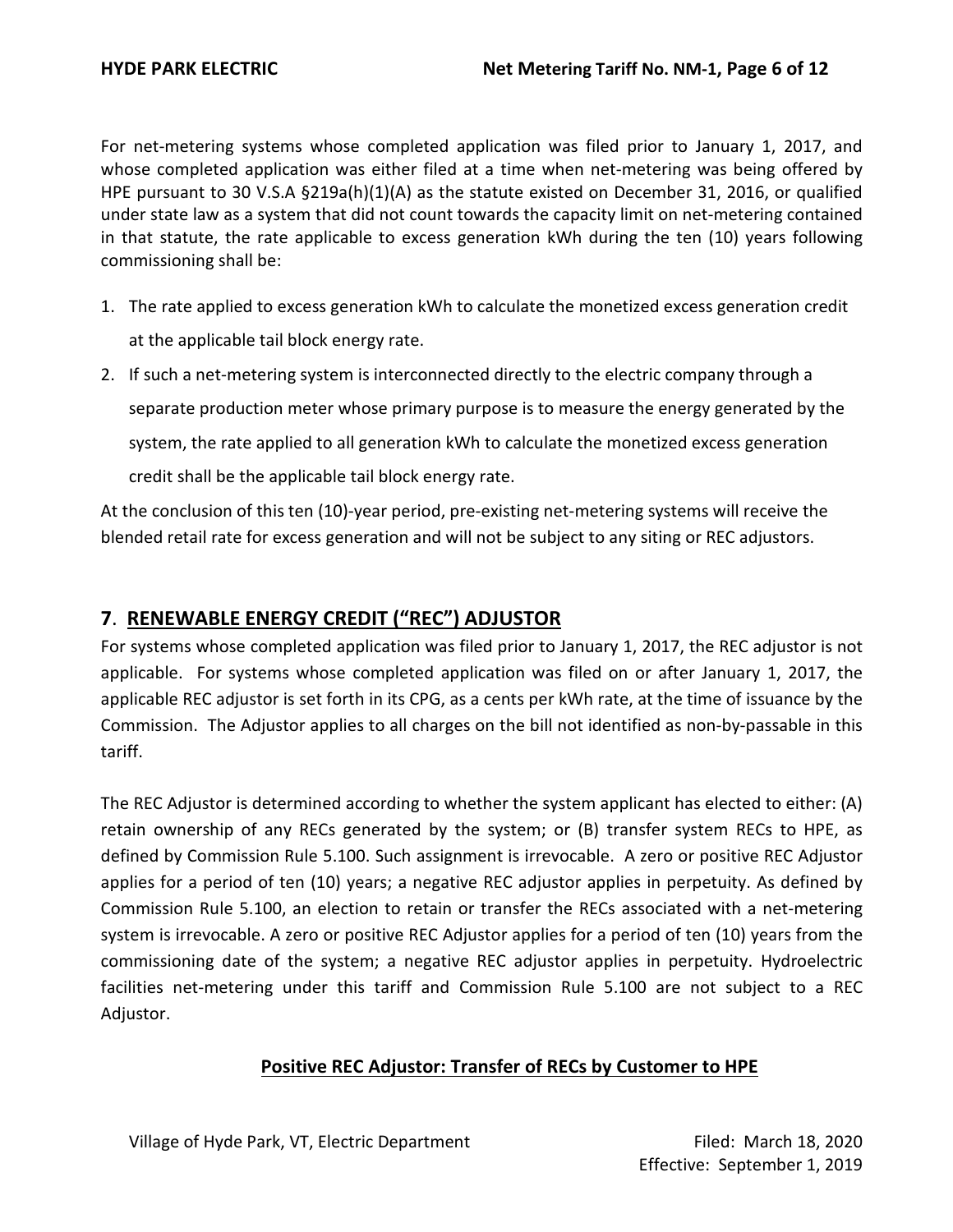For projects whose completed application was filed on or after January 1, 2017 and prior to July 1, 2018, a positive REC adjustor is three (3) cents per kWh rate multiplied by all kWh from the production meter and applied as an additional credit on the customer's bill for the first ten (10) years from the commissioning date of the system.

For projects whose completed application was filed on or after July 1, 2018, and prior to July 1, 2019, a positive REC adjustor is two (2) cents per kWh rate multiplied by all kWh from the production meter and applied as an additional credit on the customer's bill for the first ten (10) years from the commissioning date of the system.

For projects whose completed application was filed on or after July 1, 2019, a positive REC adjustor is one (1) cent per kWh rate multiplied by all kWh from the production meter and applied as an additional credit on the customer's bill for the first ten (10) years from the commissioning date of the system.

# **Negative REC Adjustor: Customer Retention of RECs**

A negative REC adjustor is three (3) cents per kWh rate multiplied by all kWh from the production meter and applied as an additional charge on the customer's bill, in perpetuity.

# **8. SITING ADJUSTOR**

For systems whose completed application was filed on or after January 1, 2017, the applicable Siting Adjustor is set forth in its CPG, as a cents per kWh rate, at the time of issuance by the Commission. For systems whose completed application was filed prior to January 1, 2017, the Siting Adjustor is not applicable.

### **Positive Siting Adjustor**

A positive siting adjustor is the cents per kWh rate to be multiplied by all kWh from the production meter and applied as an additional credit on the customer's bill for the first ten (10) years from the date the system is commissioned.

#### **Negative Siting Adjustor**

A negative Siting adjustor is the cents per kWh rate to be multiplied by all kWh from the production meter and applied as an additional charge on the customer's bill, in perpetuity. The Siting Adjustor is determined by evaluating whether the system qualifies according to the Category as defined by Commission Rule 5.100, and hydroelectric facilities net-metering under this tariff and Commission Rule 5.100 are not subject to a Siting Adjustor.

### **Siting Adjustor Categories**

Category I – a net-metering system that has a capacity of 15 kW or less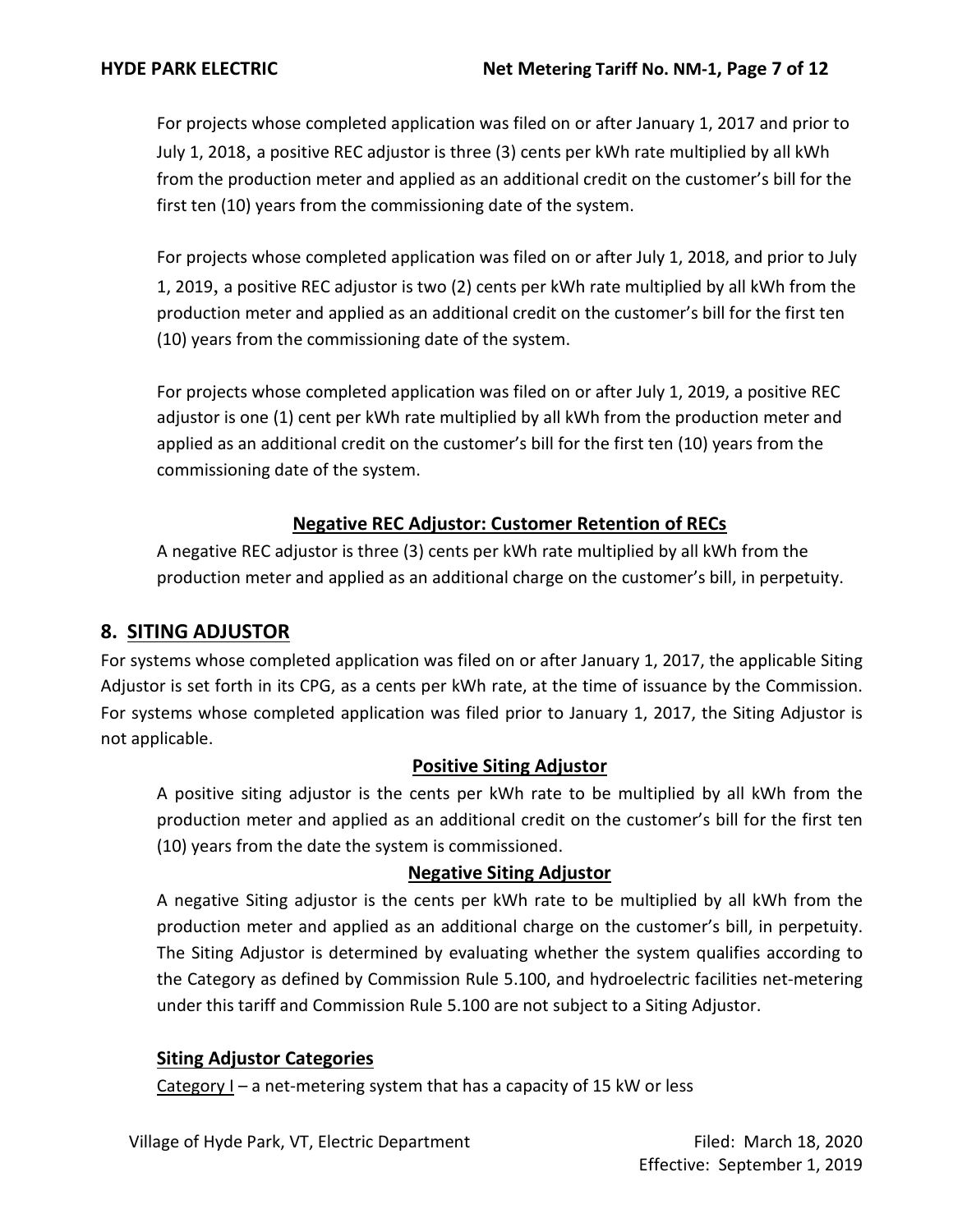Category II – a net-metering system that has a capacity greater than 15 kW and less than or equal to 150 kW, and is sited on a preferred site

Category III – a net-metering system that has a capacity greater than 150 kW and less than or equal to 500 kW, and is sited on a preferred site

Category IV – a net-metering system that has a capacity greater than 15 kW and less than or equal to 150 kW, and that is not located on a preferred site.

## **Siting Adjustors**

A zero or positive Siting Adjustor applies for a period of 10 years from the commissioning date of the system. A negative Siting Adjustor applies in perpetuity. For projects whose completed application was filed on or after January 1, 2017, and prior to July 1, 2018, the applicable Siting Adjustors are as follows:

- $Categorical$  = (\$.01 per kWh) / 1 cent per kWh;
- Category  $II = (5.01 \text{ per kWh}) / 1 \text{ cent per kWh}$ ;
- Category III =  $(-5.01$  per kWh $)$  / negative 1 cent per kWh;
- Category IV =  $(-\xi.03$  per kWh) / negative 3 cents per kWh;
- $\cdot$  Hydroelectric facilities = (zero per kWh) / 0 cents per kWh.

For projects whose completed application was filed on or after July 1, 2018, the applicable Siting Adjustors are as follows:

- Category  $I = (5.01 \text{ per kWh}) / 1 \text{ cent per kWh}$ ;
- Category  $II = (5.01 \text{ per kWh}) / 1 \text{ cent per kWh}$ ;
- Category III =  $(-\xi.02$  per kWh $)$  / negative 1 cent per kWh;
- Category IV = (-\$.03 per kWh) / negative 3 cents per kWh;

Hydroelectric facilities = (zero per kWh) / 0 cents per kWh

# **9. OTHER REQUIREMENTS**

Pursuant to Commission Rule 5.133(A)(3), HPE charges the following fees for the establishment, correction and maintenance of net metering accounts: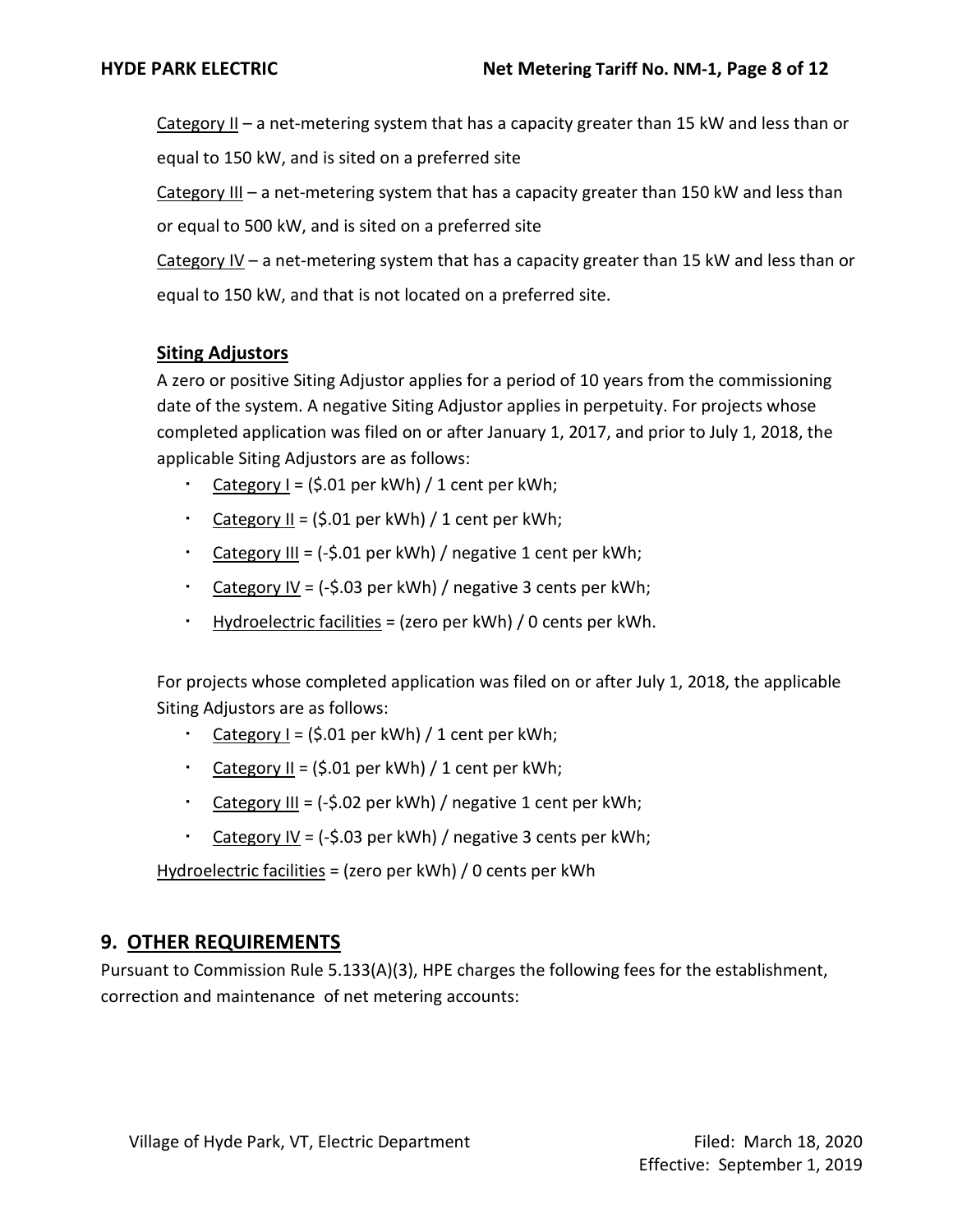a. \$30.17 is a one-time account establishment fee that contributes toward the cost incurred to setup each individual net-metering customer into the billing and accounting system. The charge is applicable to each member of a group net-metered system.

b. \$30.17 is an account correction fee is due per occurrence from an individual net-metering customer and each member of a net-metering group. The account correction fee applies to transferring ownership or control of an individual net-metering account to another customer, as well as a change in the method of allocating net-metering credits and/or the addition or deletion of a customer account participant from a net-metering group.

c. **\$4.09** is a monthly account maintenance fee applicable to net-metering participants, to include each individual member of a net-metering group.

# **10. NON-BYPASSABLE CHARGES**

As defined by Commission Rule 5.100, non-by-passable charges are those charges on the electric bill defined in HPE's tariffs that apply to all customers regardless of whether they utilize net-metering or not. A customer is liable for payment of non-by-passable charges regardless of whether the customer has a credit balance resulting from net-metering. This list identifies these non-by-passable charges, to include the Customer Charge, Energy Efficiency Charge, Energy Assistance Program Charge, and any rental, purchase and/or financing charges

For net-metering projects whose completed CPG applications were filed prior to January 1, 2017, and whose completed application was filed at a time when net-metering was being offered by HPE pursuant to 30 V.S.A. section 219a(h)(1)(A), as the statute existed as of December 31, 2016, net metering credits may be used to offset non-by-passable charges for the ten year period beginning with the date the project was commissioned; after the initial ten year period net metering credits may not be used to offset the non-by-passable charges enumerated above.

# **11**. **INDIVIDUAL NET-METERING SYSTEMS METERING; BILLING**

### **Production Meter**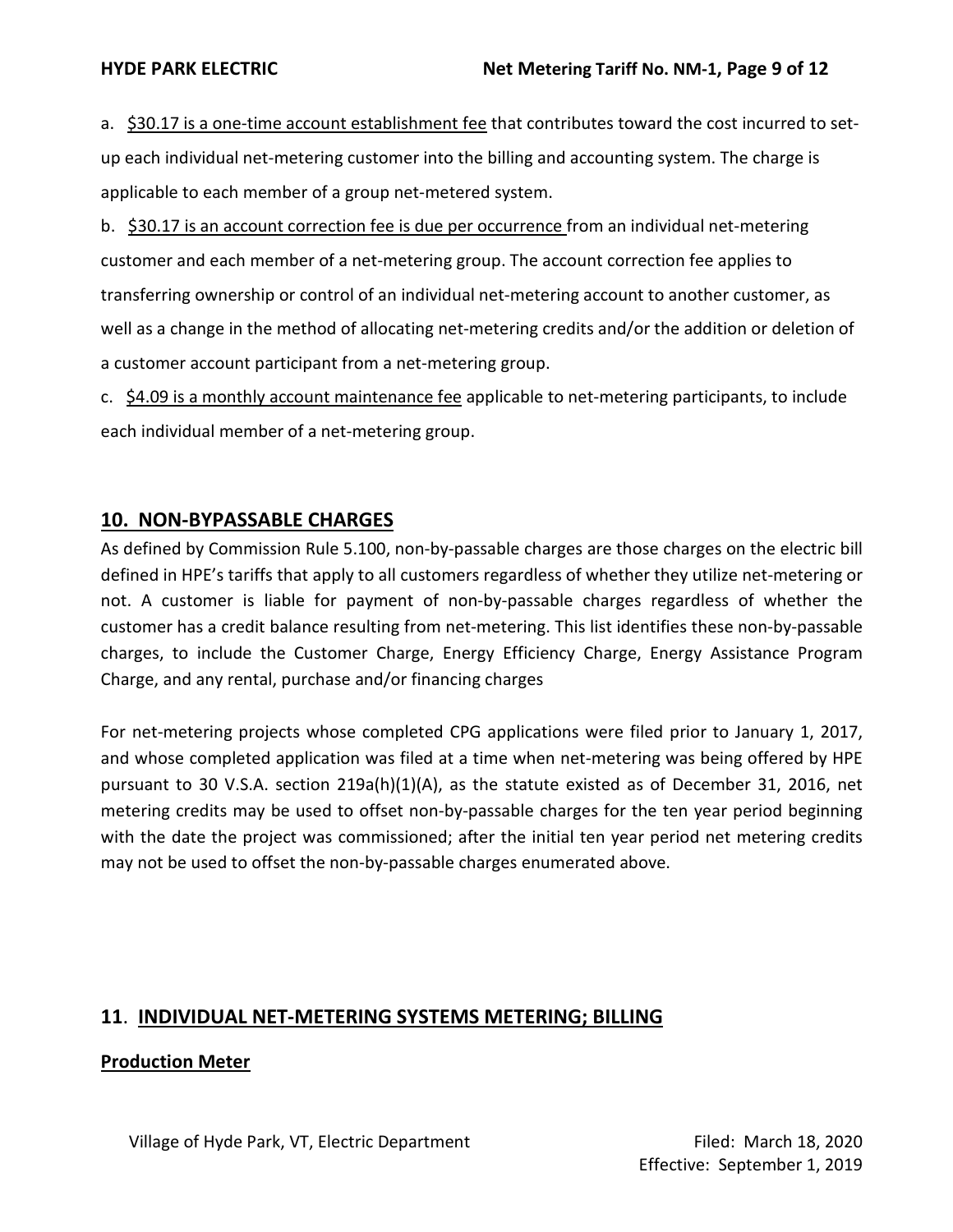For individual net-metered systems whose completed applications were filed on or after January 1, 2017, and the net metering system is interconnected directly to HPE's distribution system, a separate production meter is required. The primary purpose of a production meter is to measure the energy generated by the net-metering system. HPE installs a production meter adjacent the standard utility meter. The customer shall bear the cost of the meter and metering installation and HPE shall own the meter and metering installation. \$283.38 is the charge to install the required second production meter. Replacements of the meter and/or metering installation shall be borne by the Customer.

#### **Energy Measurement and Billing**

At the end of the billing period, should electricity consumed by the customer exceed electricity produced by the net-metering system, the customer will be billed the difference, net of any credit accumulated in the preceding 12 months. Credits may not be applied to non-by-passable charges as identified in this tariff. If the electricity produced by the net-metering system exceeds the electricity consumed, the excess generation will be monetized at the applicable blended residential rate as provided for in this tariff. The monetized credit applies to all charges on the bill not identified as non-by-passable in this tariff. If application of such charges does not use the entire balance of the credit, it will be applied to a future bill. Accumulated credits shall be used by the customer within twelve (12) months. Any credits not used by the customer within 12 months shall revert to HPE without any compensation to the individual net metering system customer. Accumulation of credits shall not result in any financial payments to the customer.

For the first ten (10) years after the system is commissioned, any zero or positive siting or REC adjustor set forth in the net-metering facility's CPG will be multiplied by the kWh from the production meter and applied to the bill as a credit. Any negative siting or REC adjustor set forth in the net metering facility's CPG will be multiplied by the kWh from the production meter and applied to the bill as an additional charge. If credits remain after being applied to all charges not identified in this tariff as non-by-passable charges, such credits will be tracked, applied, or carried forward on customer bills

# **12. GROUP NET-METERING SYSTEM METERING; REQUIREMENTS**

#### **Production Meter**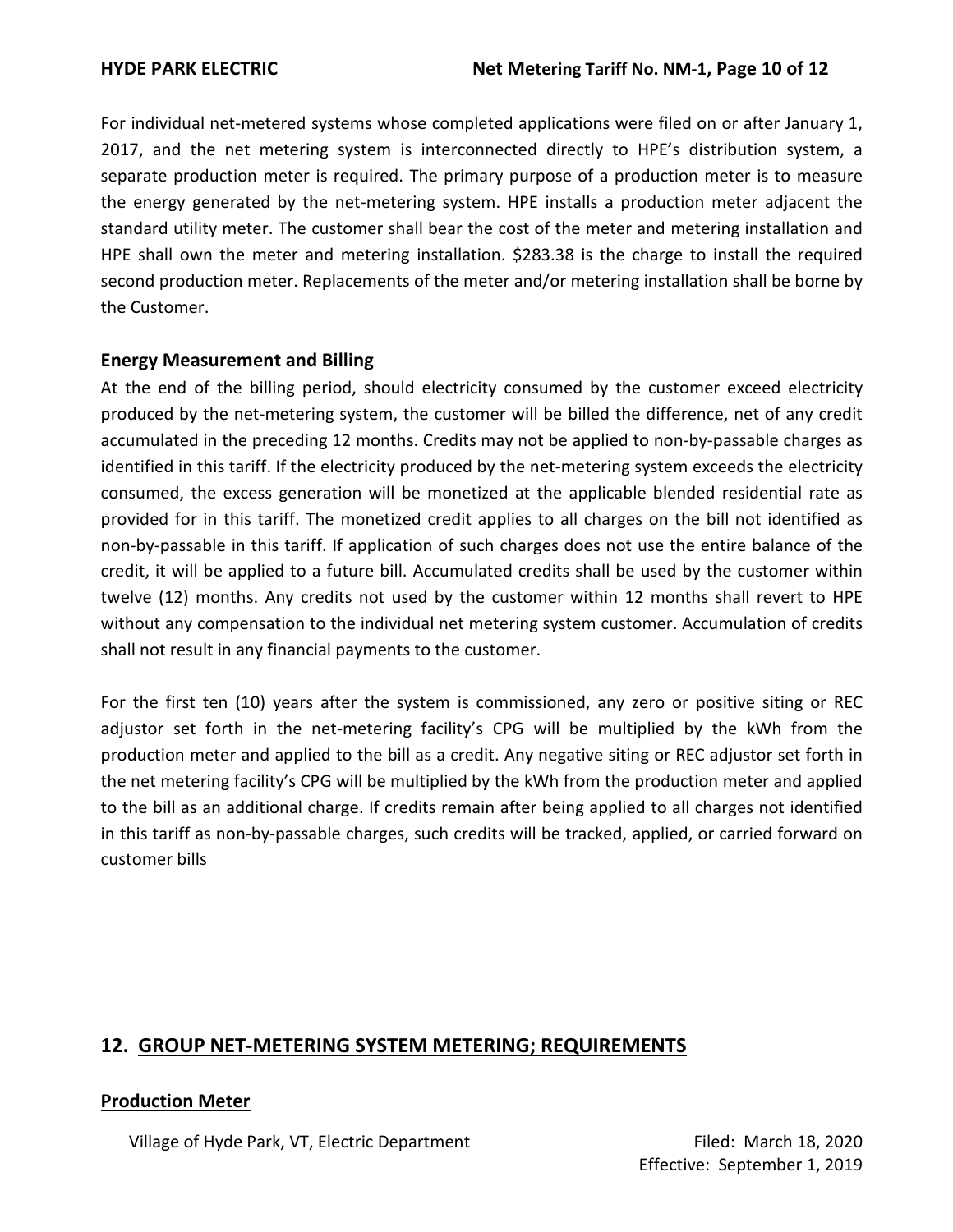For group net-metered systems whose completed applications were filed on or after January 1, 2017, and the net metering system is interconnected directly to HPE's distribution system, a separate production meter is required. The primary purpose of a production meter is to measure the energy generated by the net-metering system. HPE installs a production meter adjacent the standard utility meter. The customer shall bear the cost of the meter and metering installation and HPE shall own the meter and metering installation. \$283.38 is the charge to install the required second production meter. Replacements of the meter and/or metering installation shall be borne by the Customer.

In addition to any other requirements set forth in 30 V.S.A. §§ 248 and 8010, and any applicable Commission Rules, a group must file the following information with HPE before a group system may be formed and served by the utility:

- 1. The meters to be included in the group system, all of which must be located within HPE's service territory.
- 2. The group shall provide and maintain a written designation to HPE of a person to receive any communications regarding the group net metering system or net metering that do not relate to billing, payment, or disconnection.
- 3. A process for adding and removing meters in the group and an allocation of any credits among the members of the group. This allocation may only be changed upon written notice to HPE by the designated contact person.
- 4. A binding process for resolving disputes among the members of a group relating to the net-metering system.

### **Membership in Multiple Net-Metering Groups; Capacity**

Individual customer accounts may only be enrolled in one net-metering group at a time. Customers with multiple accounts may enroll each account in a separate net-metering group. The cumulative capacity of net-metering systems allocated to a single customer may not exceed 500 kW.

# **13. DISCONNECTION OF NET-METERED SYSTEM**

#### **Permanent Disconnection**